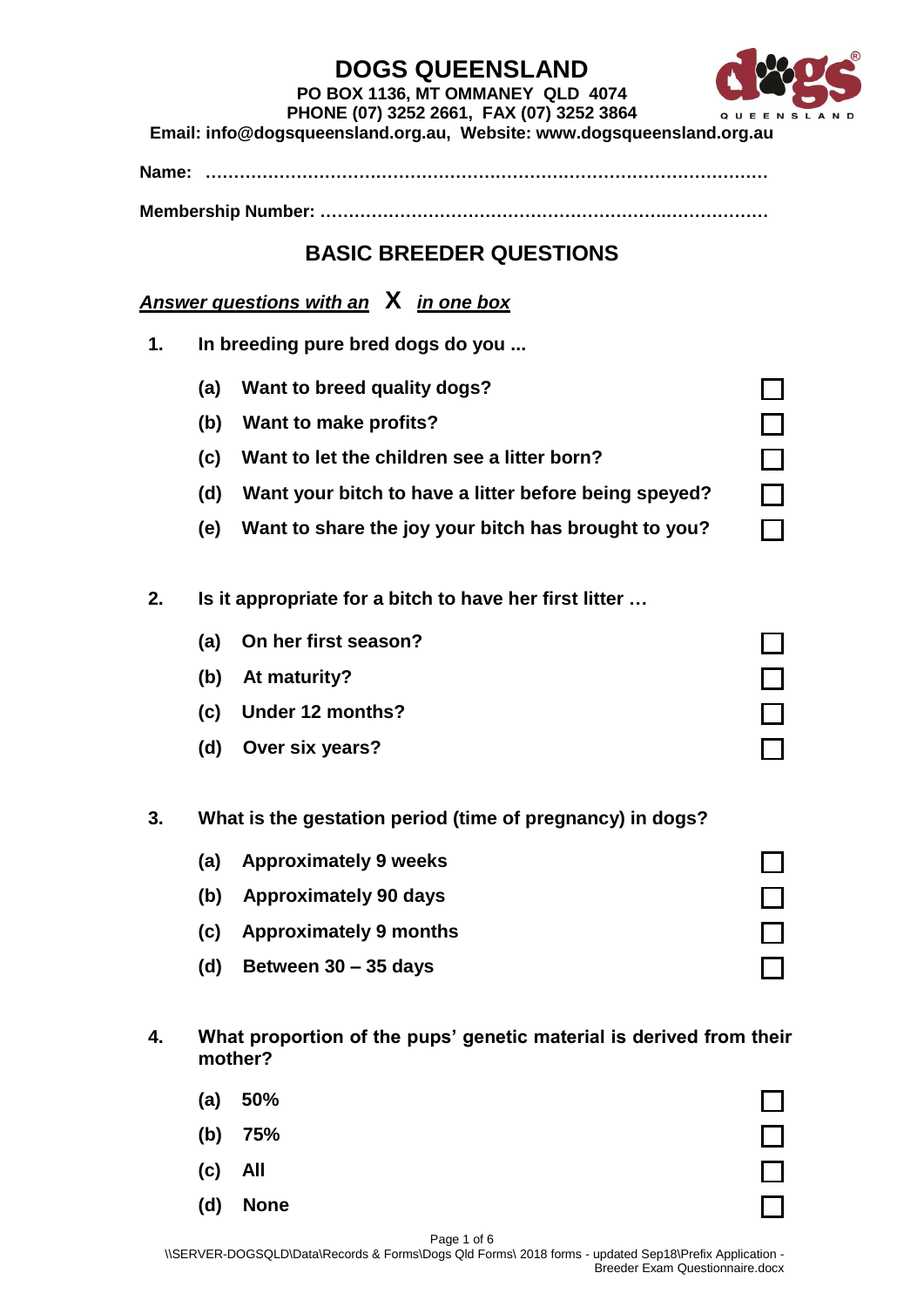**PO BOX 1136, MT OMMANEY QLD 4074**



#### **PHONE (07) 3252 2661, FAX (07) 3252 3864 Email: info@dogsqueensland.org.au, Website: www.dogsqueensland.org.au**

**5. In choosing the stud dog, should he …**

| (a) | Excel in breed type and soundness? |  |
|-----|------------------------------------|--|
| (b) | Have imported ancestors?           |  |
| (c) | Be known to sire large litters?    |  |
| (d) | Have won a ribbon last week?       |  |

- **6. How long should you allow your bitch to labour over the birth of a puppy before calling a vet …**
	- **(a) One hour? (b) Three hours? (c) Five hours? (d) 24 hours?**
- **7. At what age should puppies be first vaccinated …**
	- **(a) Six weeks?**
	- **(b) Eight weeks?**
	- **(c) Twelve weeks?**
	- **(d) Sixteen weeks?**
- **8. What is the minimum age to let puppies go to new homes …**
	- **(a) Five weeks?**
	- **(b) Six weeks?**
	- **(c) Eight weeks?**
	- **(d) Twelve weeks?**
- **9. Is the first day of your bitch's season when ...**
- **(a) you notice your male taking more notice than usual**
	- **(b) first show of colour**
	- **(c) when the vulva swells**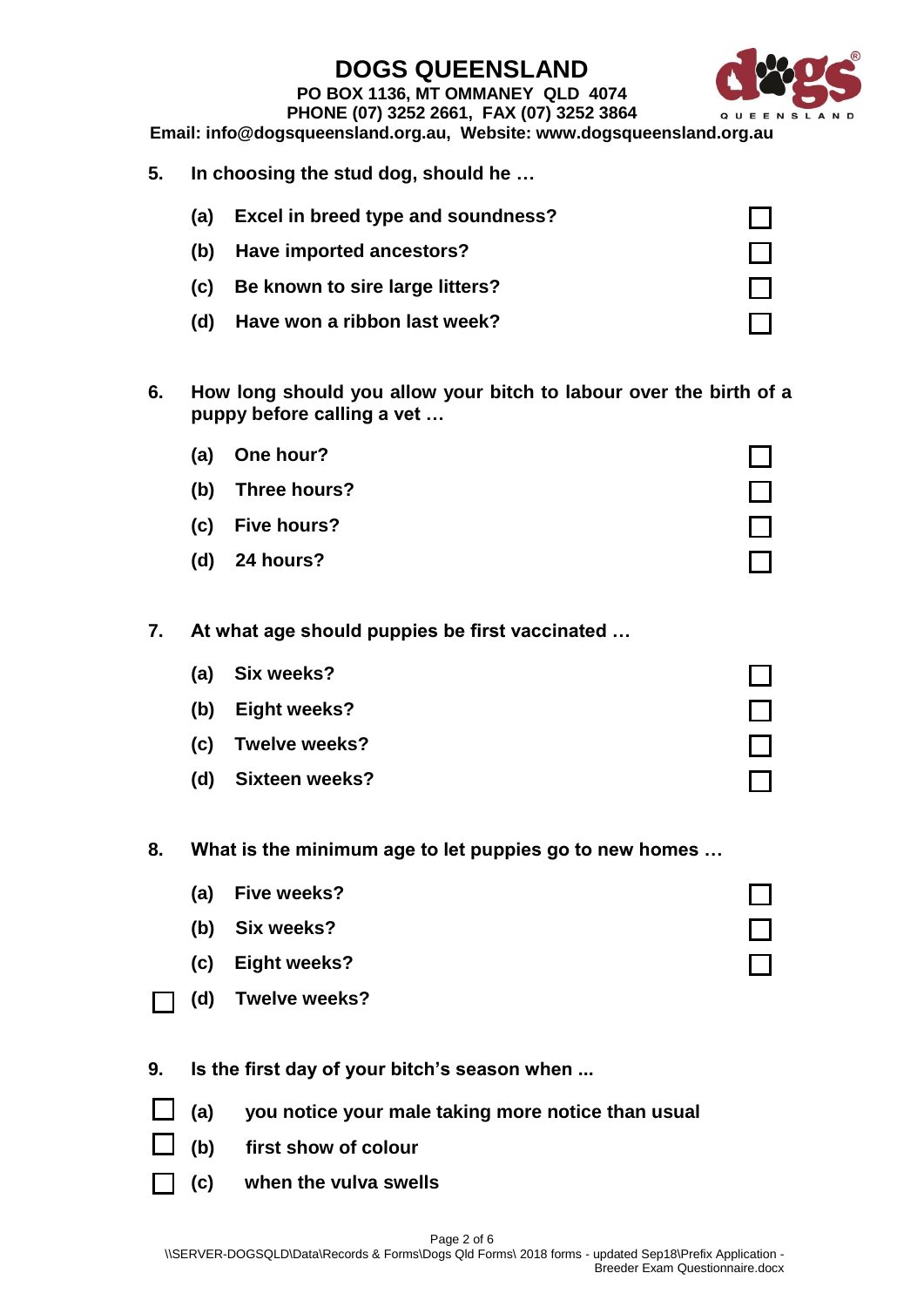#### **PO BOX 1136, MT OMMANEY QLD 4074**



**PHONE (07) 3252 2661, FAX (07) 3252 3864**

**Email: info@dogsqueensland.org.au, Website: www.dogsqueensland.org.au**

# *Answer the following questions YES or NO*

|     | 10. Should you exercise your bitch in the latter stages of<br>pregnancy?                                                                    |  |
|-----|---------------------------------------------------------------------------------------------------------------------------------------------|--|
|     | 11. Should you breed an obese or unfit bitch?                                                                                               |  |
|     | 12. Should you breed a dog and bitch with the same genetic<br>faults?                                                                       |  |
|     | 13. Should you breed a dog or bitch with an aggressive<br>temperament?                                                                      |  |
| 14. | If your bitch at her first whelping requires a caesarean, does<br>it mean she will require a caesarean next time?                           |  |
|     | 15. Should you breed with an orphaned or hand reared pup if you<br>do not know the background circumstances?                                |  |
|     | 16. Should you purchase a good dog and then put it over a<br>mediocre bitch?                                                                |  |
| 17. | If any of the close ancestors of your dog or bitch have died<br>young or from some serious inherited defect, should you<br>breed from them? |  |
|     | 18. Should bitches be allowed to eat placentas?                                                                                             |  |
|     | 19. Would you offer a submissive puppy to a family with<br>boisterous children?                                                             |  |
| 20. | Should you inform a prospective purchaser about hereditary<br>problems in your breed?                                                       |  |
| 21. | Should a bitch be bred with on consecutive seasons?                                                                                         |  |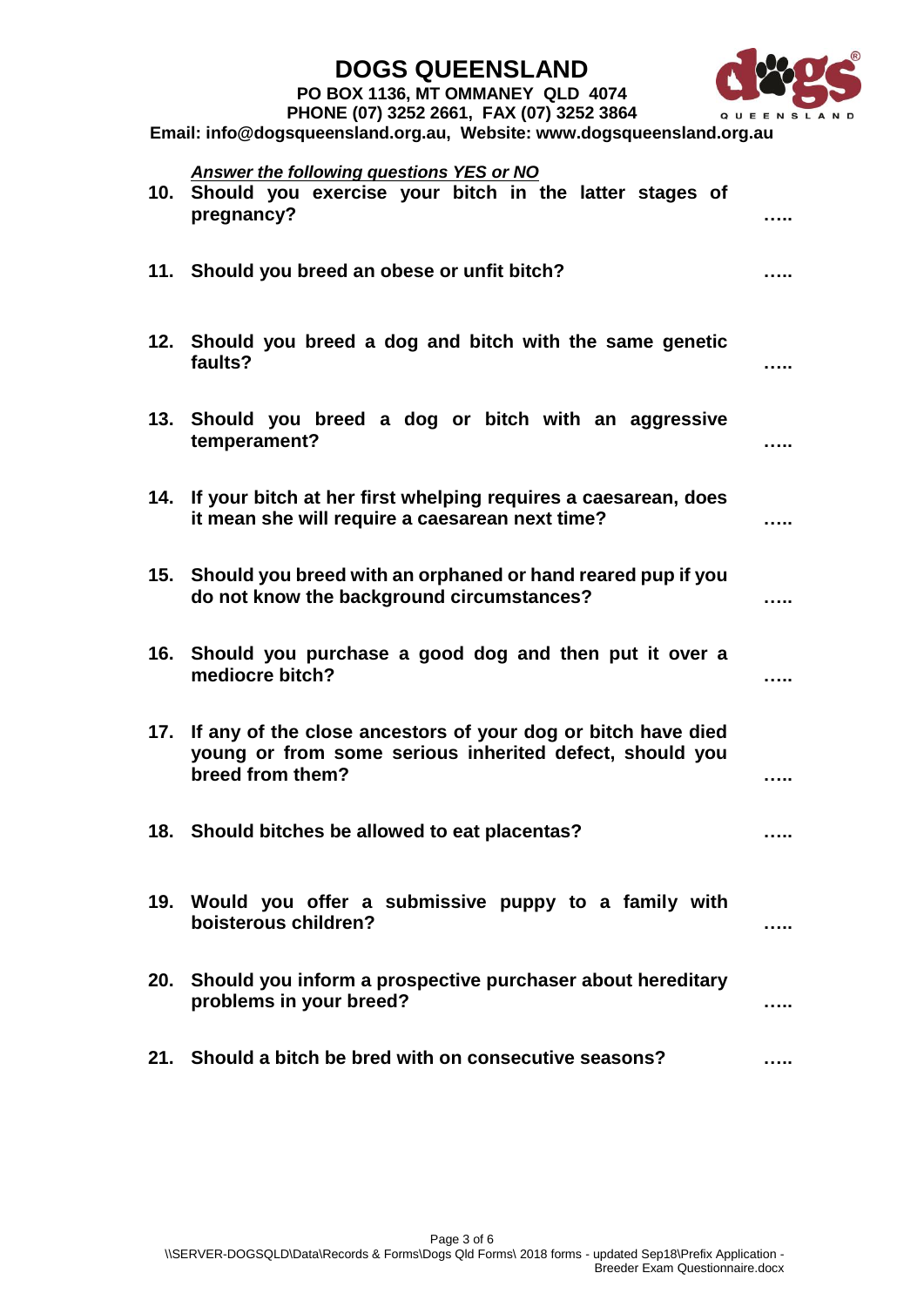#### **PO BOX 1136, MT OMMANEY QLD 4074 PHONE (07) 3252 2661, FAX (07) 3252 3864**

**Email: info@dogsqueensland.org.au, Website: www.dogsqueensland.org.au**

### *Answer questions with an* **X** *in one box*

- **22. After mating how long does it take for eggs to mature?**
- **(a) 33 Days? (b) 43 Days? (c) 53 Days? (d) 63 Days? 23. When should you start weaning? (a) 1 – 2 weeks? (b) 2 – 3 weeks? (c) 3 – 5 weeks? (d) 9 – 10 weeks?**
- **24. How long after commencement of second stage labour should the first pup be born?**
	- **(a) 1 – 2 Hours? (b) 3 – 4 Hours? (c) 5 – 6 Hours? (d) 7 – 8 Hours?**
- **25. Within what time after whelping is colostrum available to the puppies from the bitch?**

| (a) | Immediately?    |  |
|-----|-----------------|--|
|     | (b) $24$ Hours? |  |
|     | $(c)$ 36 Hours? |  |
| (d) | 48 Hours?       |  |

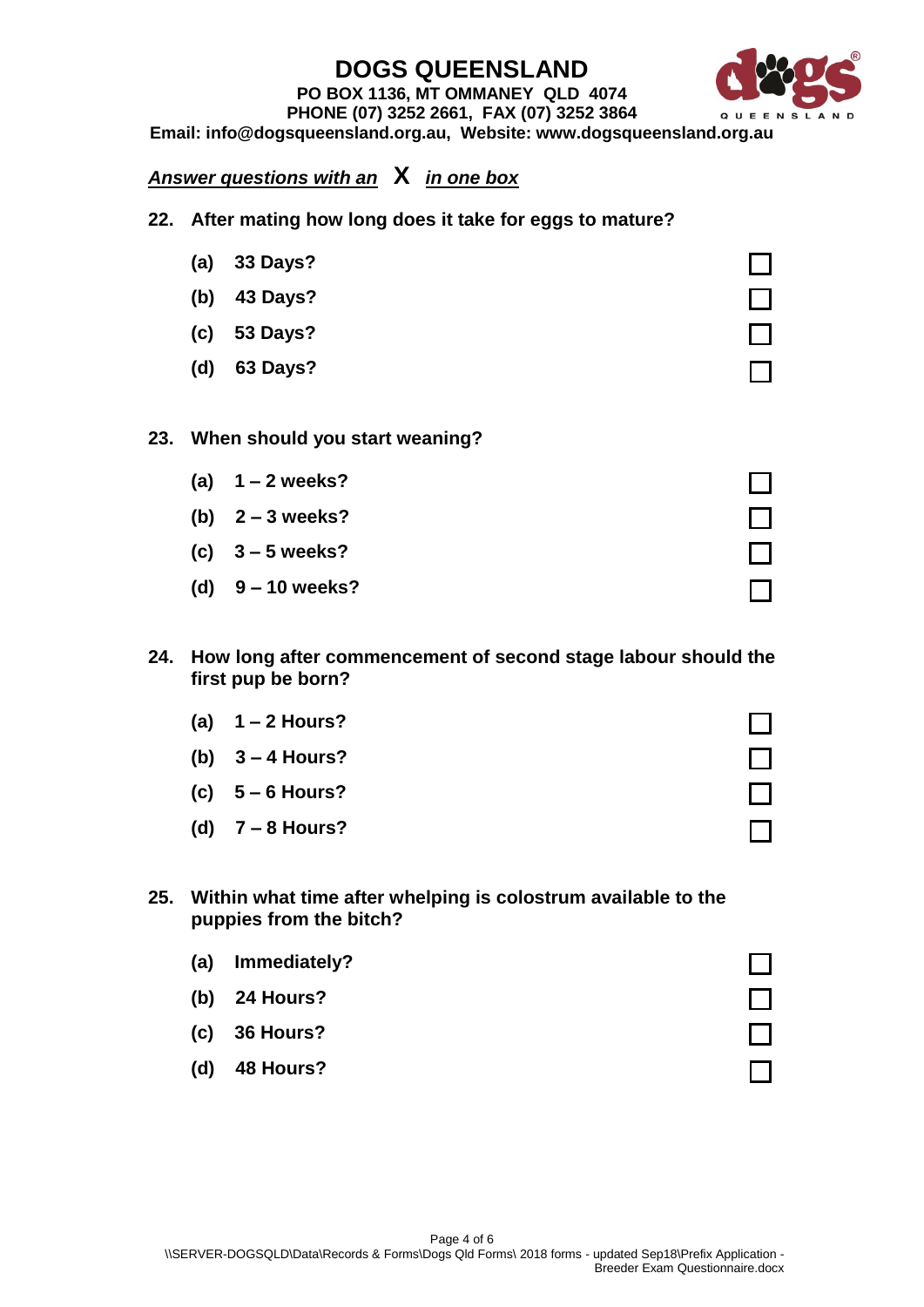**PO BOX 1136, MT OMMANEY QLD 4074 PHONE (07) 3252 2661, FAX (07) 3252 3864**



**Email: info@dogsqueensland.org.au, Website: www.dogsqueensland.org.au**

- **26. At what stage should veterinary assistance be sought from the start of Stage 2 labour or between pups?**
	- **(a) Less than 2 Hours?**
	- **(b) 2 – 4 Hours?**
	- **(c) 4 – 8 Hours?**
	- **(d) 8 – 16 Hours?**

#### **27. When do puppies teeth begin to occur?**

- **(a) 0 – 1 Week?**
- **(b) 1 – 2 weeks?**
- **(c) 2 – 3 weeks?**
- **(d) 3 – 4 weeks?**

#### **28. At what ages from birth should puppies start to be wormed?**

- **(a) 0 – 1 Week?**
- **(b) 1 – 2 weeks?**
- **(c) 2 – 3 weeks?**
- **(d) 3 – 4 weeks?**

#### **29. What are some of the things you should provide to new owners when they pick up their puppy?**

**…………………………………………………………………………………… …………………………………………………………………………………… …………………………………………………………………………………… …………………………………………………………………………………… ……………………………………………………………………………………**

**30. What are some of the things you should consider before breeding?**

**…………………………………………………………………………………… …………………………………………………………………………………… …………………………………………………………………………………… …………………………………………………………………………………… ……………………………………………………………………………………**